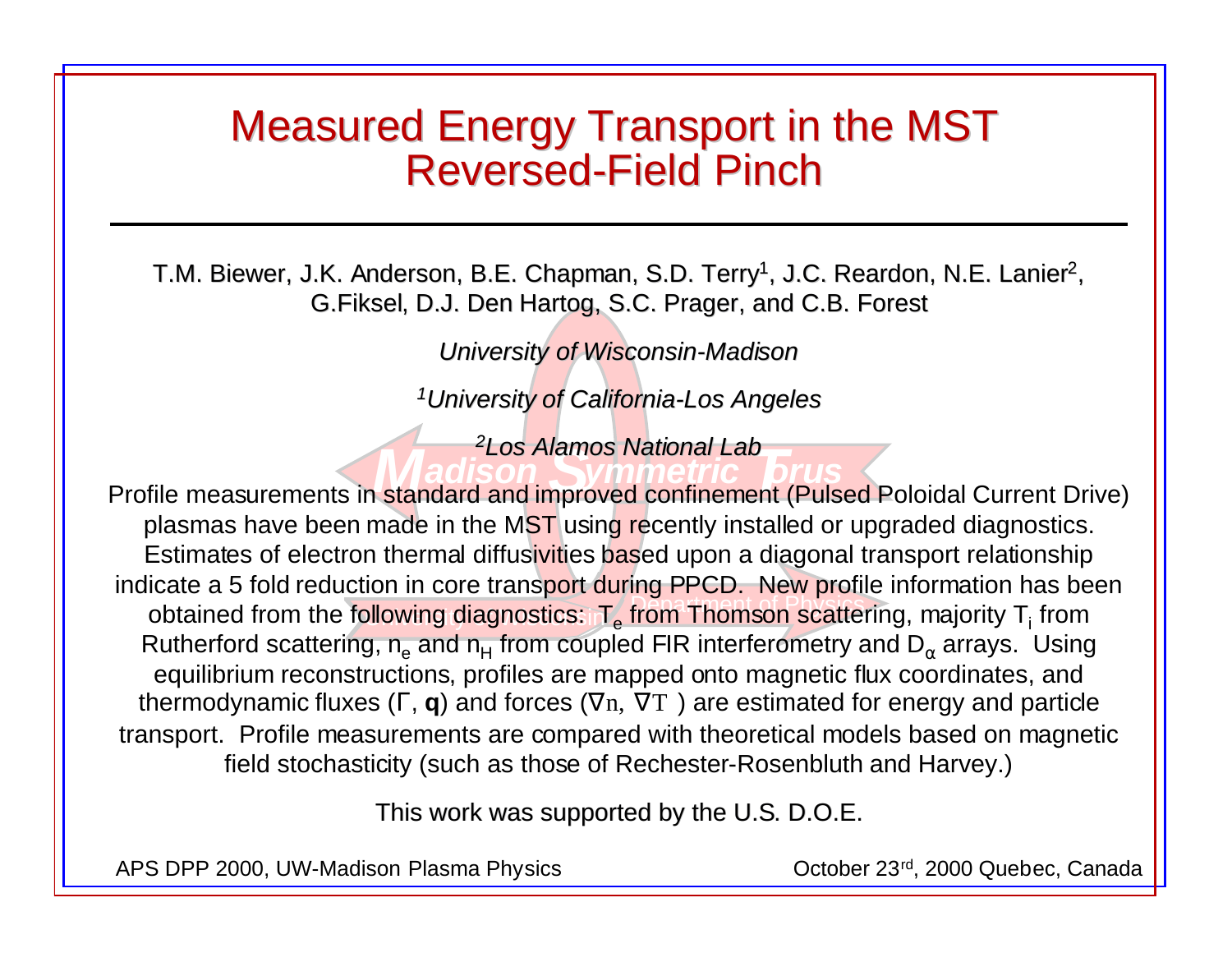# **Motivation**

- • Ongoing improvements to the diagnostic arsenal of the Madison Symmetric Torus have initiated new investigations into the plasma physics of MST transport.
- $\bullet$  The use of Pulsed Poloidal Current Drive (PPCD) in the past has demonstrated improved confinement in the MST, based on central electron temperature measurements and a hypothesized profile shape.
- • Recent upgrades of the Thomson scattering system have facilitated measurements of the  $T_e$  profile in the MST out to r/a=0.88.
- • These measurements, when coupled with density profiles from FIR Interferometry and MSTFIT reconstructed equilibria, have made it possible to calculate many transport quantities, including the electron thermal conductivity  $\chi_e$ .
- • If the conductivity is assumed to behave as predicted by Rechester-Rosenbluth theory, then it is possible to make a direct comparison between the expected magnetic fluctuation profile and one calculated from the linear eigenfunction code, RESTER.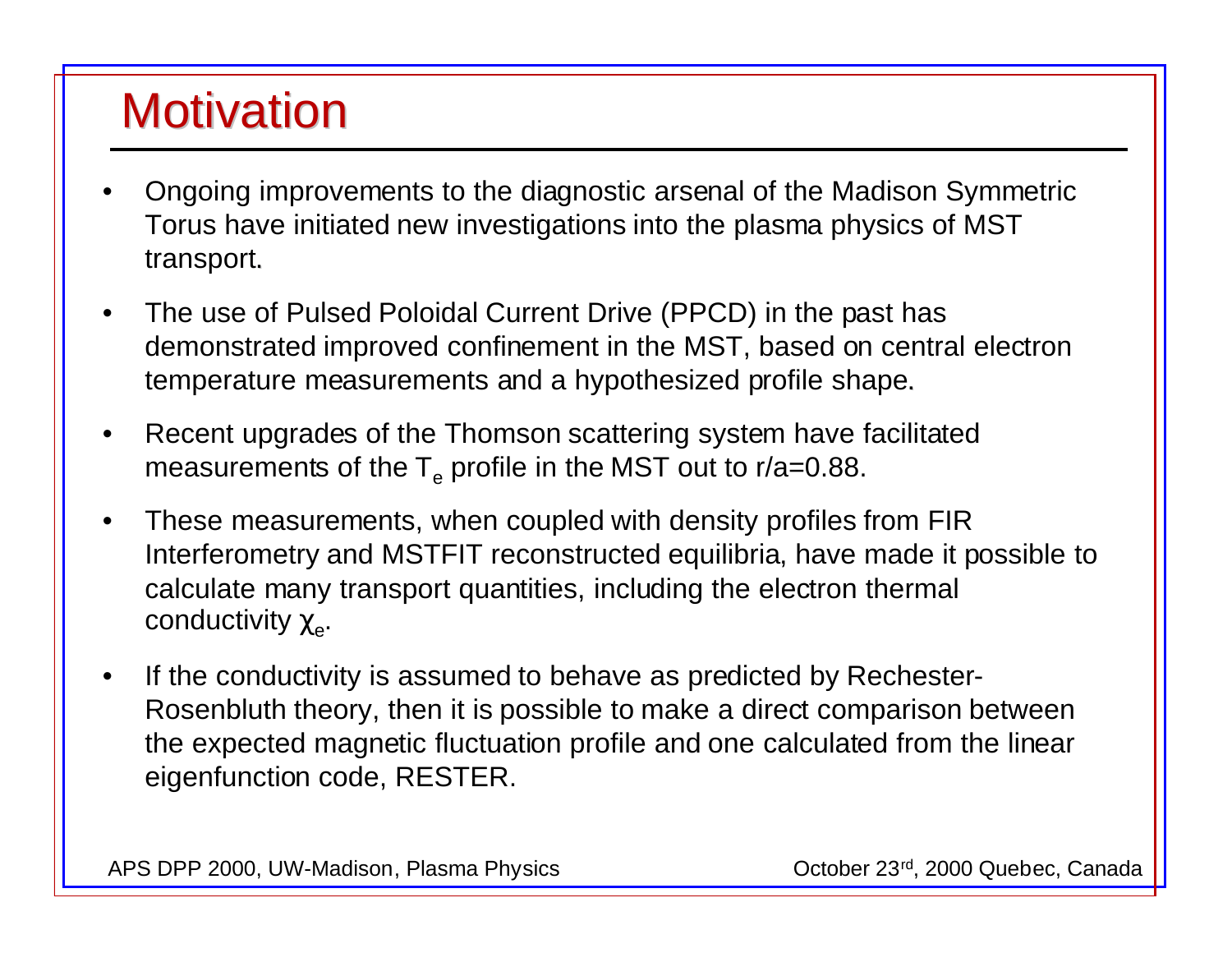## **Outline**

- •Abstract
- •**Motivation**
- Transport Equations
- $\bullet~$  Measured T $_{\rm e}$  and n $_{\rm e}$  Profiles
- MSTFIT Reconstructed Equilibrium Quantities
- Particle Flux and Radial Electric Field Calculations
- Heat Flux and Thermal Conductivity
- •Magnetic Fluctuation Level Implications
- Conclusions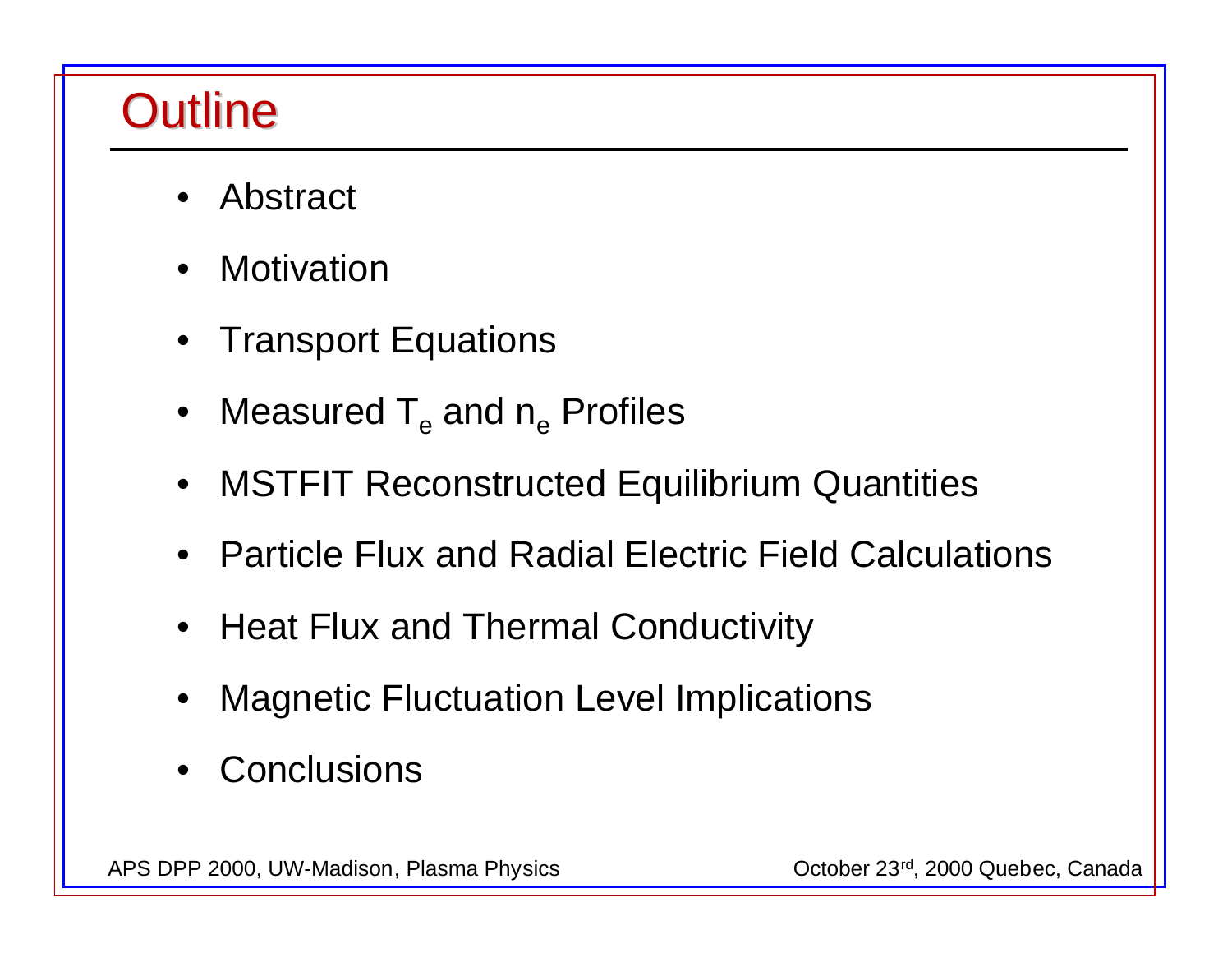### **Transport Equations**

•Including possible sources and sinks of energy and particles, the equations of continuity and energy balance with a radial, ambipolar electric field are:

$$
\frac{\partial n}{\partial t} = -\frac{1}{r} \frac{\partial}{\partial r} (r\Gamma) + S_p \qquad \frac{\partial}{\partial t} (\frac{3}{2} nT) = qE_a \Gamma - \frac{1}{r} \frac{\partial}{\partial r} (rQ) + S_E
$$

•Solving for the particle and heat fluxes:

$$
\Gamma_e = \frac{1}{r} \int r(S_{p,e} - \frac{\partial n_e}{\partial t}) dr \qquad Q = \frac{1}{r} \int r(S_E + qE_a \Gamma - \frac{\partial}{\partial t} (\frac{3}{2} nT)) dr
$$

•For electrons in a 3 component plasma (e-, p+, impurity Z), we can write:

$$
S_{p,e} = n_e n_H \langle \sigma_i v \rangle
$$
\n
$$
S_{E,e} = P_e - P_{ei} - P_{ez} - P_{rad}
$$
\n
$$
P_e = \eta j^2
$$
\n
$$
P_{ei} = \frac{m_e}{m_i} n_i n_e e^4 \frac{\ln(\Lambda)}{4\epsilon_0} (T_e - T_i) \sqrt{2/\pi^3 m_e T_e^3}
$$
\n
$$
P_{ez} = \frac{m_e}{m_z} n_z n_e Z^2 e^4 \frac{\ln(\Lambda)}{4\epsilon_0} (T_e - T_z) \sqrt{2/\pi^3 m_e T_e^3}
$$
\n
$$
P_{rad} = C_{rad} (r/a)^8 P_e
$$

•Thus, an expression for  $E_a$  would enable us to determine both particle and heat fluxes from measurable quantities.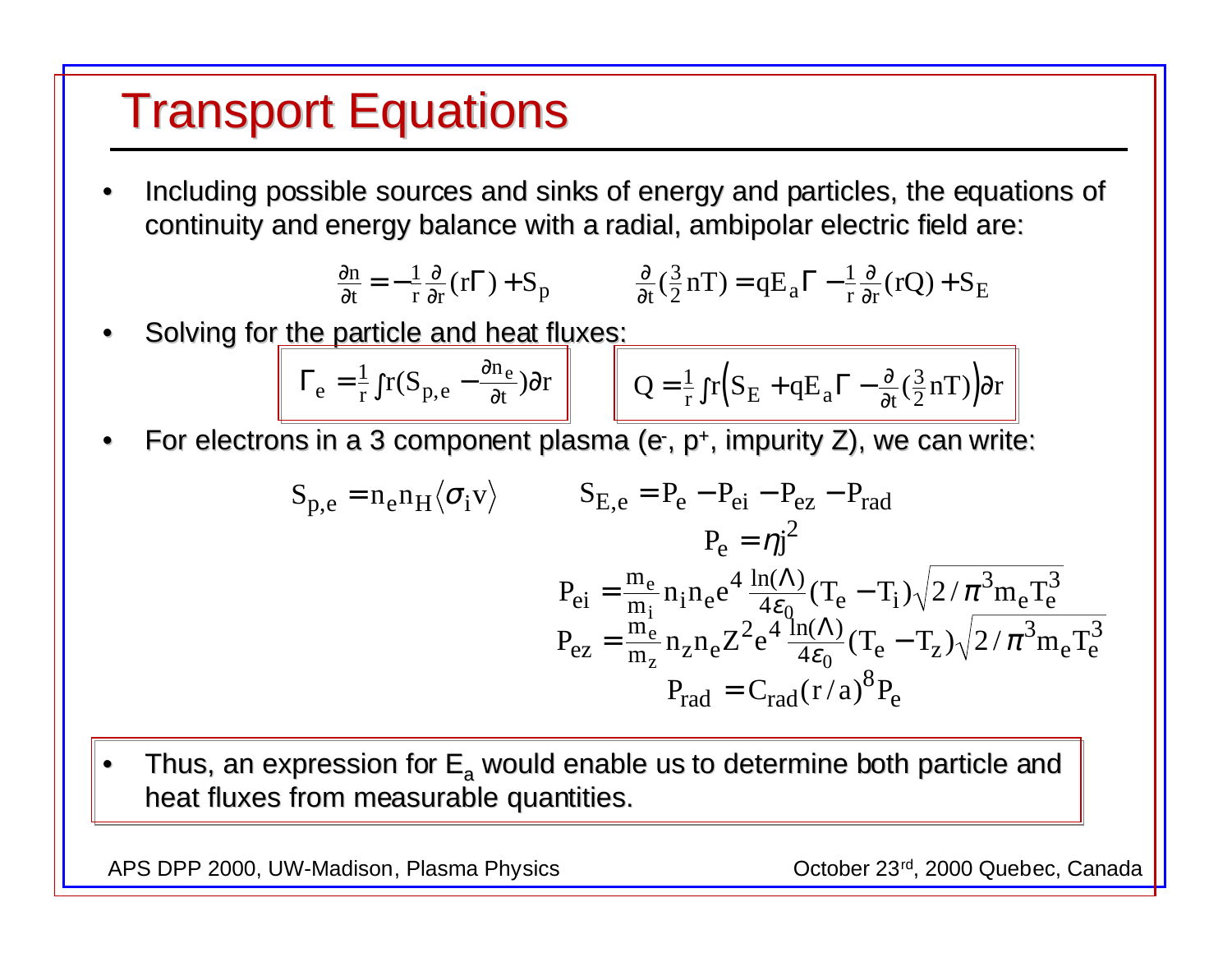### Transport Equations (continued 1) Transport Equations (continued 1)

•The kinetically derived Fokker-Plank Equation for a plasma, including an ambipolar, radial electric field is:

$$
\left(\frac{\partial f}{\partial t}\right)_{\text{m}} = \frac{|v_{\text{par}}|}{r} \left(\frac{\partial (rD_{\text{m}})}{\partial r} + \frac{qE_{\text{a}}}{mv_{\text{par}}}\frac{\partial (rD_{\text{m}})}{\partial v_{\text{par}}}\right) \left(\frac{\partial f}{\partial r} + \frac{qE_{\text{a}}}{mv_{\text{par}}}\frac{\partial f}{\partial v_{\text{par}}}\right)
$$

•Taking the first two moments of this equation and comparing to the source free continuity (  $\frac{\partial n}{\partial t}=-\frac{1}{r}\frac{\partial}{\partial r}(r\Gamma)$ ) and energy balance  $\left(\frac{\partial}{\partial t}(\frac{3}{2}nT)=qE_a\Gamma-\frac{1}{r}\frac{\partial}{\partial r}(rQ)\right)$  equations leads again to expressions for the particle and heat flux: ∂ ∂  $\frac{m}{n} = -\frac{1}{r} \frac{c}{\partial}$  $\frac{d\mathbf{r}}{dt} = -\frac{1}{r}\frac{\partial}{\partial r}(r\Gamma)$ ) and energy balance  $\left(\frac{\partial}{\partial t}(\frac{3}{2}nT) = qE_a\Gamma - \frac{1}{r}\frac{\partial}{\partial r}(rQ)\right)$ 

$$
\Gamma = -Dn\left(\frac{1}{n}\frac{\partial n}{\partial r} + \frac{1}{2T}\frac{\partial T}{\partial r} - \frac{qE_a}{T}\right)
$$

$$
\Gamma = -\mathcal{D}n\left(\frac{1}{n}\frac{\partial n}{\partial r} + \frac{1}{2T}\frac{\partial T}{\partial r} - \frac{qE_a}{T}\right)
$$
 
$$
Q = -2\mathcal{D}n\left(\frac{1}{n}\frac{\partial n}{\partial r} + \frac{3}{2}\frac{1}{T}\frac{\partial T}{\partial r} - \frac{qE_a}{T}\right)
$$

•• By making the identification ( $\chi$  =  $\frac{2}{\sqrt{\pi}}$  v<sub>t</sub>D<sub>m</sub> = 2D), these expressions can be combined to yield a relation for the convective and conductive parts of the heat flux:  $=\frac{2}{\sqrt{2}}v_{\rm t}D_{\rm m}=2D_{\rm t}$ 

$$
Q = 2\Gamma T - \chi n \frac{\partial T}{\partial r} = Q^{conv} + Q^{cond}
$$

•This process introduces two new equations, but only one additional, unknown quantity (the thermal conductivity), allowing us to solve the system and determine all the quantities of interest.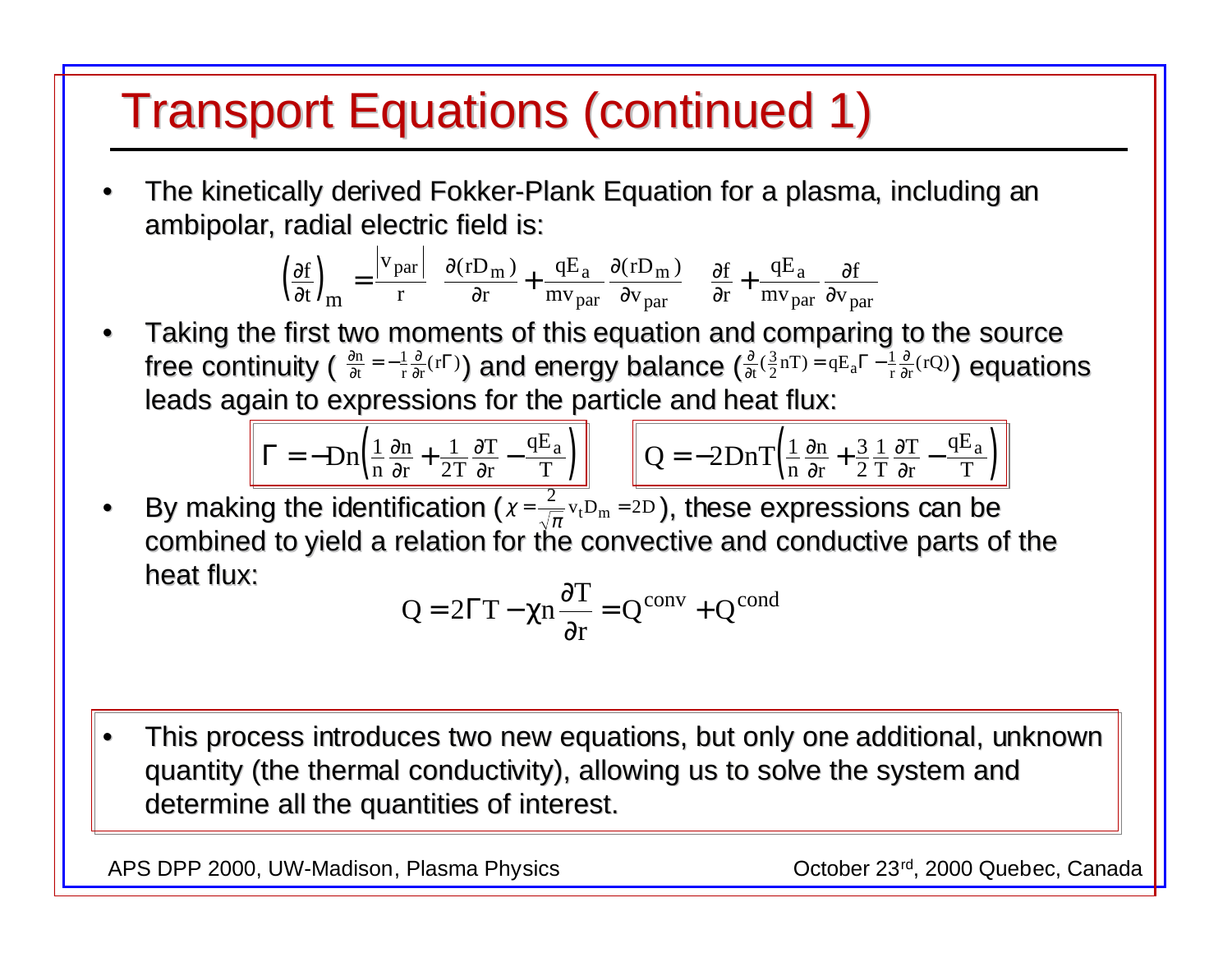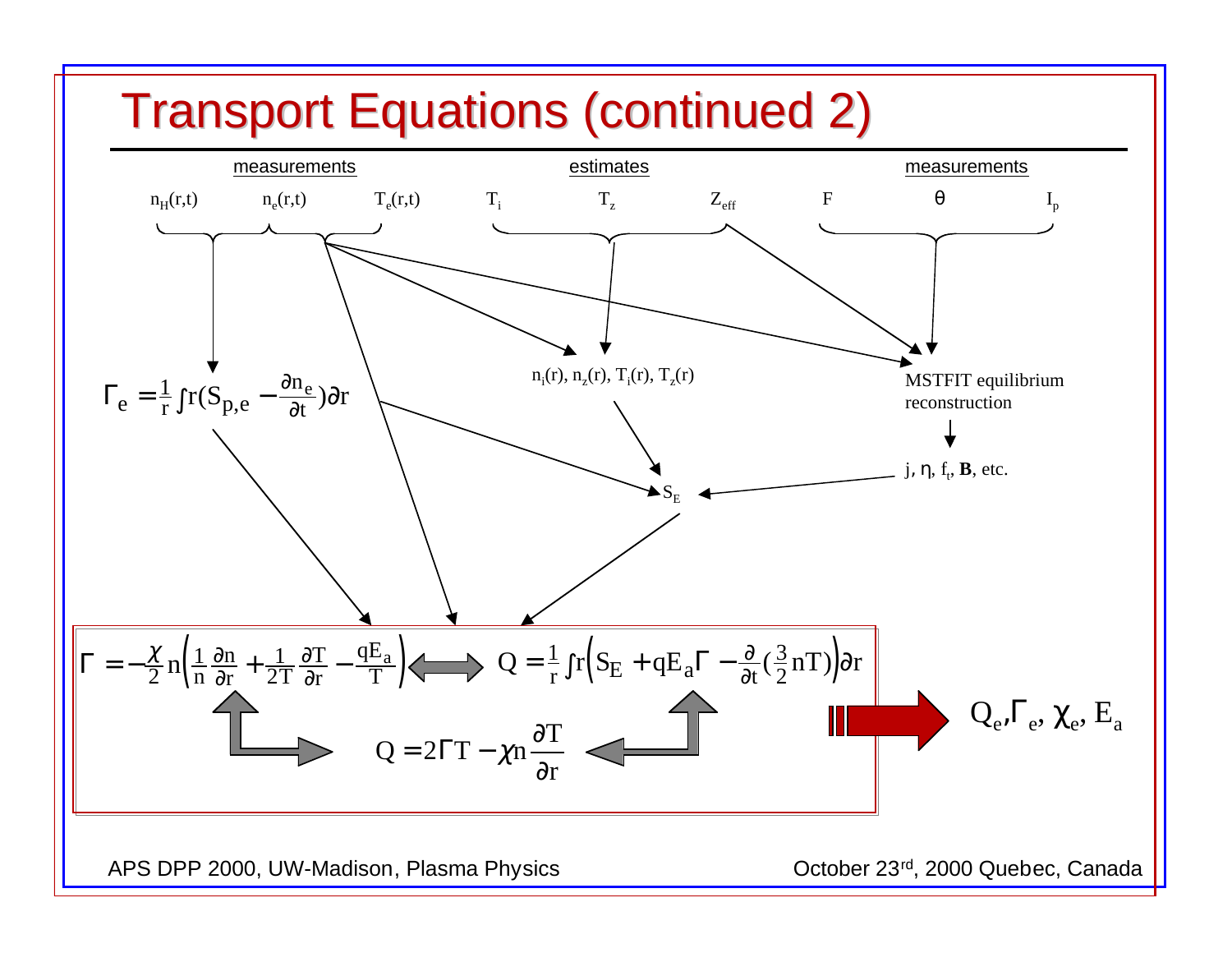### Measured  $T_e$  and  $n_e$  Profiles



- $T<sub>e</sub>(r)$  is measured via 6 radial points of Thomson scattering and via an insertable Langmuir probe at the edge. The combined data is fit to a cubic spline.
- Majority  $T_i(-0)$  is measured with Rutherford scattering, and the profile is estimated as  $T_i(r)=0.75\text{*}T_{\text{e}}(r).$
- Impurity  $T_z$  is measured for  $C_V$  using Ion Doppler Spectrometry, and the profile is estimated as  $T_z(r)=0.5\text{*}T_e(r)$ .
	- $n_e(r)$  is measured with an 11 chord Far InfraRed InfraRed Interferometer and Abel inverted using the MSTFIT code.
- Experimental evidence suggests  $Z_{\text{eff}}$  2 in the MST. With this approximation and the assumption that  $C_V$  is the dominant impurity everywhere, then charge balance determines  $n_i(r)$  and  $n_z(r)$  from  $n_e(r)$ :

en<sub>i</sub> + Zen<sub>z</sub> – en<sub>e</sub> = 0 
$$
Z_{eff} \equiv \frac{\sum Z_j^2 n_j}{n_e} = \frac{n_i + Z^2 n_z}{n_e}
$$
  
October 23<sup>rd</sup>. 2000 Quebec. Canac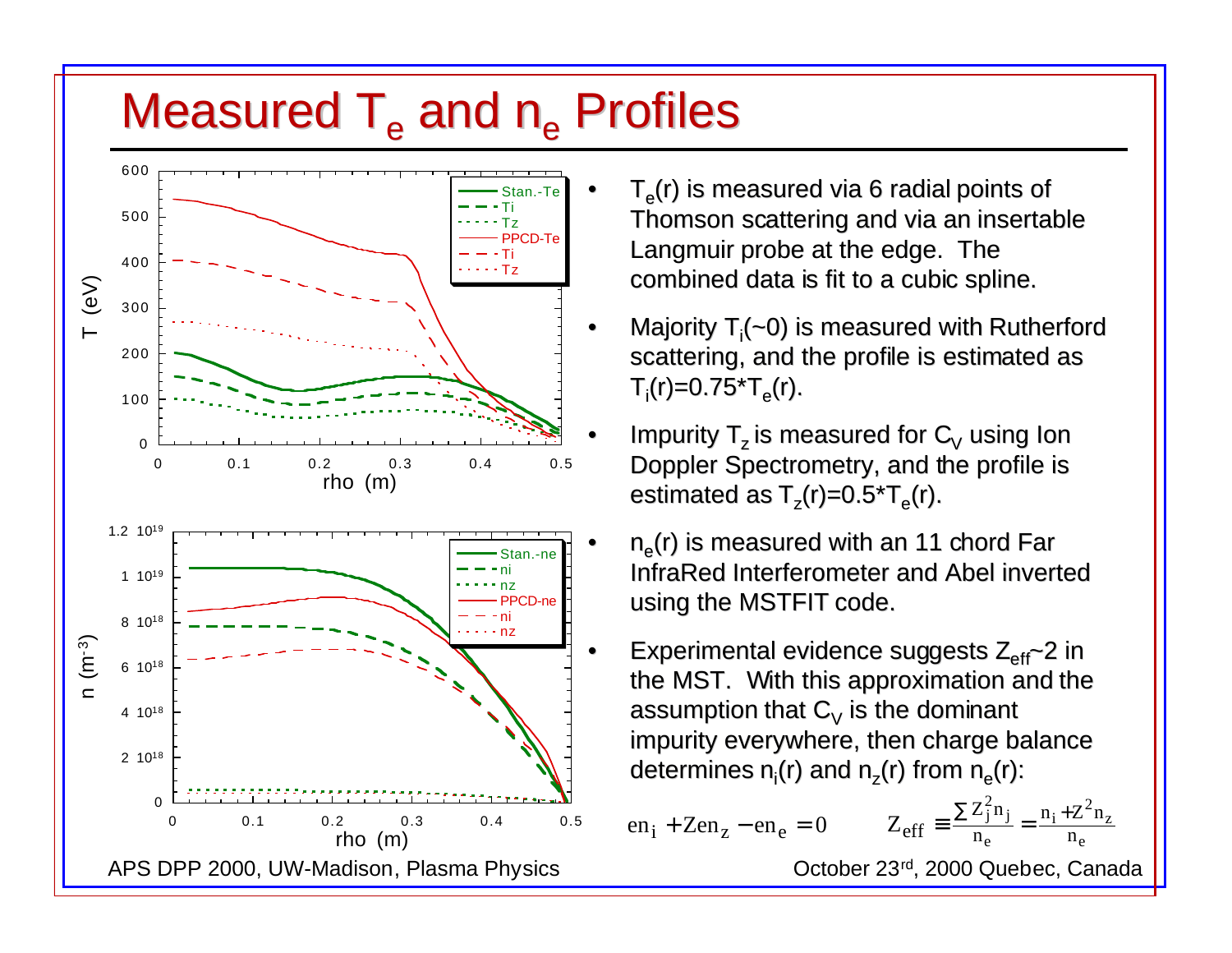#### **MSTFIT Reconstructed Equilibrium**

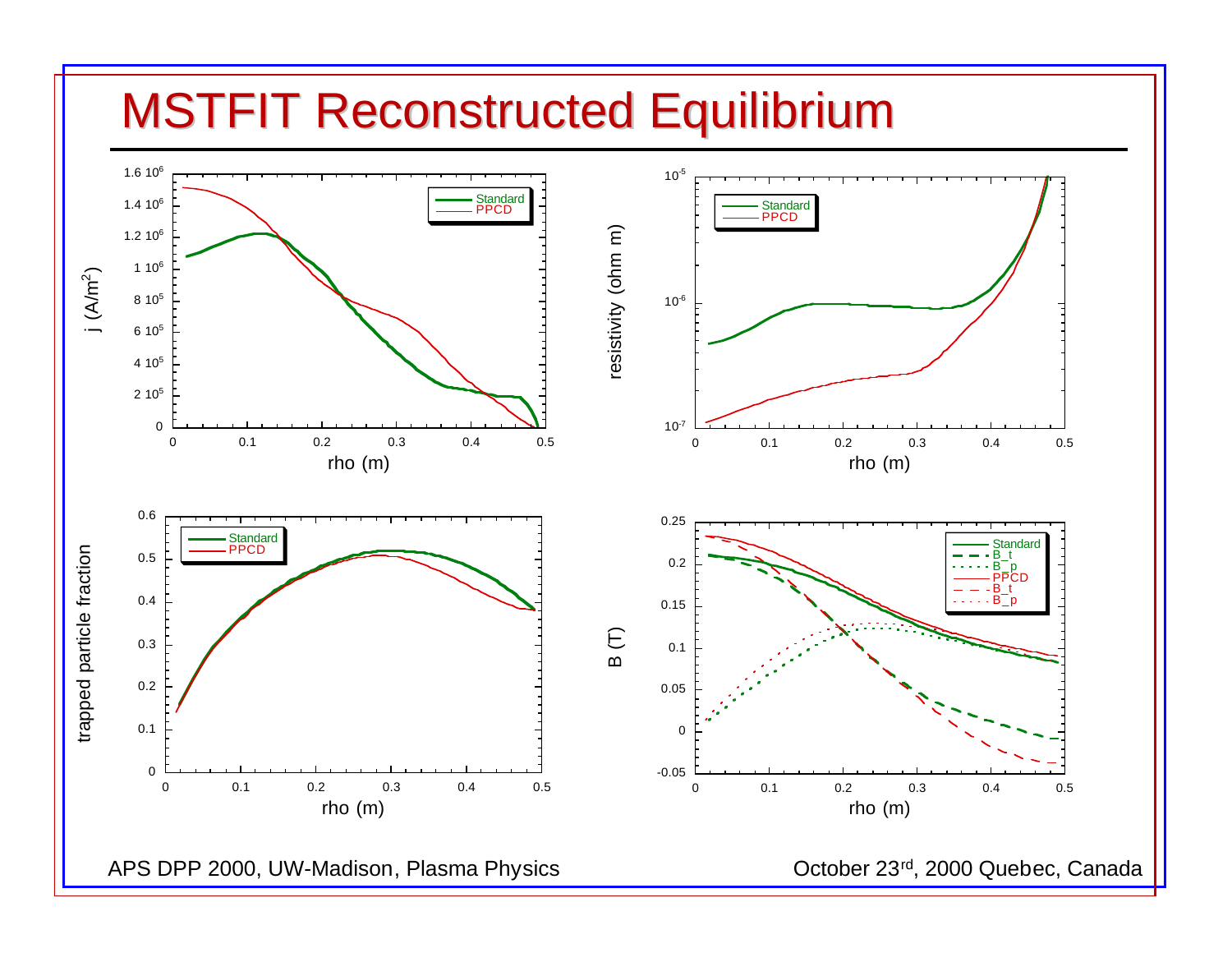

- •During PPCD the measured pressure gradient drops below the calculated Suydam critical pressure gradient near the edge, meaning that the plasma becomes stable to interchange modes.
- •Standard plasmas (and PPCD plasmas at the core) are at the limit of stability to these modes.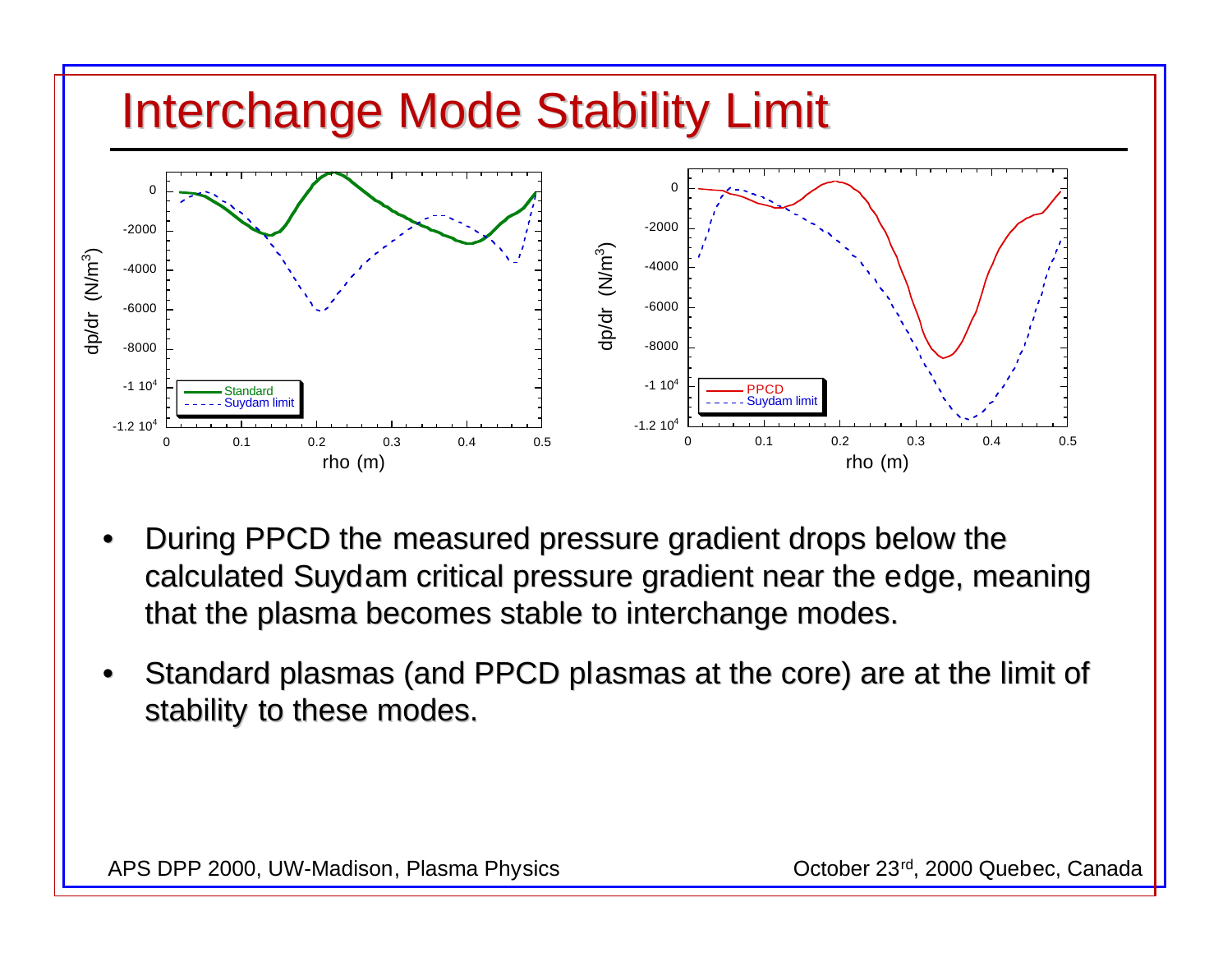### **Particle Flux and Radial Electric Field**



- • Particle flux is calculated from an FIR interferometer  $(n_a)$  that is co-linear with a D<sub> $\alpha$ </sub> array (S<sub>n</sub>).
- •During PPCD there is a significant reduction in the particle source, which is manifest as a reduction in the particle flux. The core value is unresolvable with this diagnostic setup.
- •To first approximation, the ambipolar electric field can be calculated by setting the particle flux to zero. In this case: case:<br>E<sub>a</sub>,Harvey  $\approx -\frac{T_e}{e}(\frac{1}{n_e}\frac{\partial n_e}{\partial r} + \frac{1}{2T_e}\frac{\partial T_e}{\partial r})$
- •The deviation from the  $\Gamma$ <sub>e</sub>=0 approximation is important even at low values of flux.

$$
\Gamma = -Dn\left(\frac{1}{n}\frac{\partial n}{\partial r} + \frac{1}{2T}\frac{\partial T}{\partial r} - \frac{qE_a}{T}\right)
$$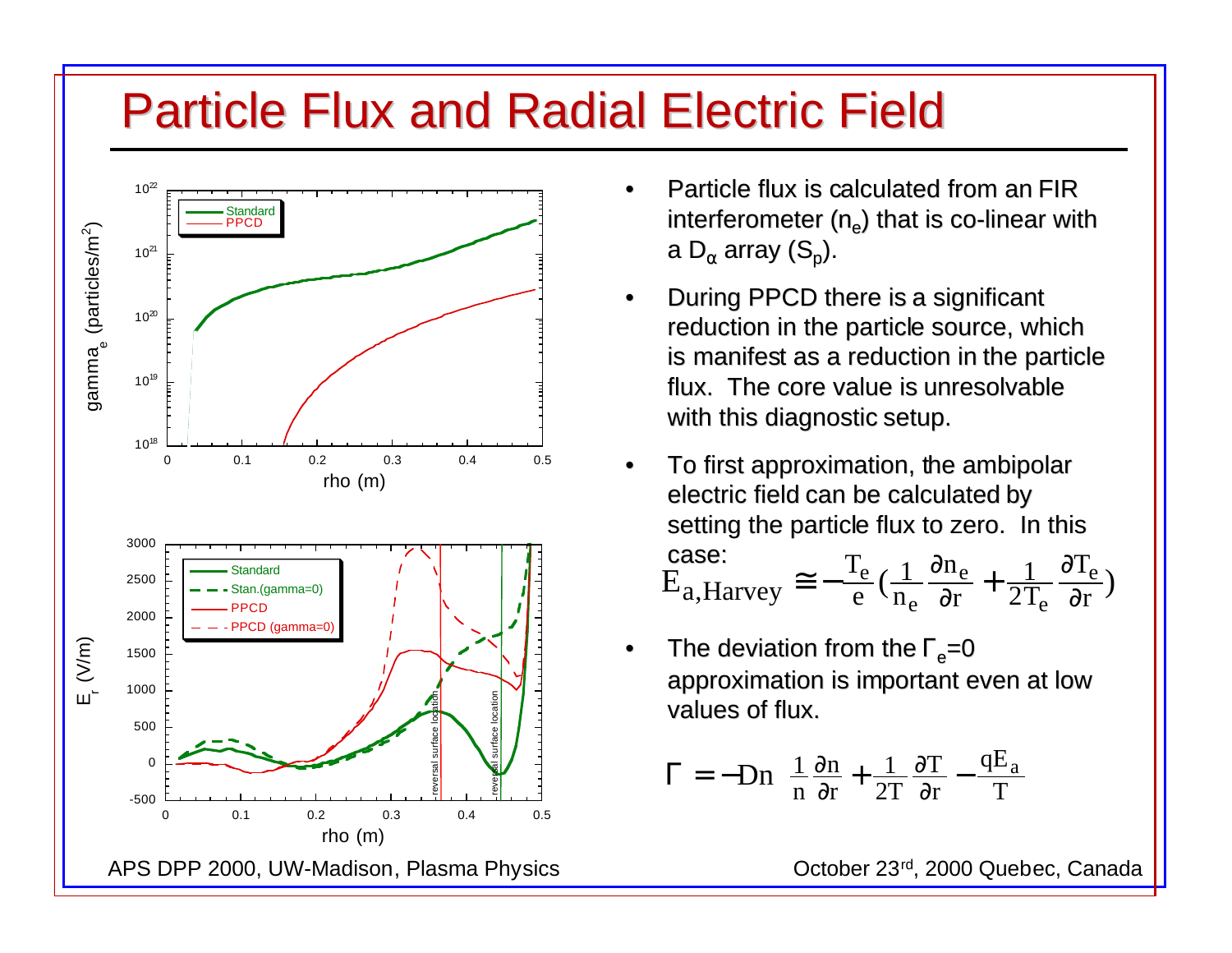### **Heat Flux and Thermal Conductivity**



- Because the particle flux is largest in the edge of Standard plasmas, it is not surprising to find that heat transport is dominated by convective losses in that region.
- In the region where the dominant magnetic modes of the MST are resonant conductive heat transport is very large.
- •Magnetic fluctuations are observed to decrease with the application of PPCD, and we see a corresponding drop in the conductive transport of heat.
- Electron thermal conductivity is Electron thermal conductivity is consequently improved during PPCD, dropping by roughly a factor of 5 over the bulk of the plasma radius.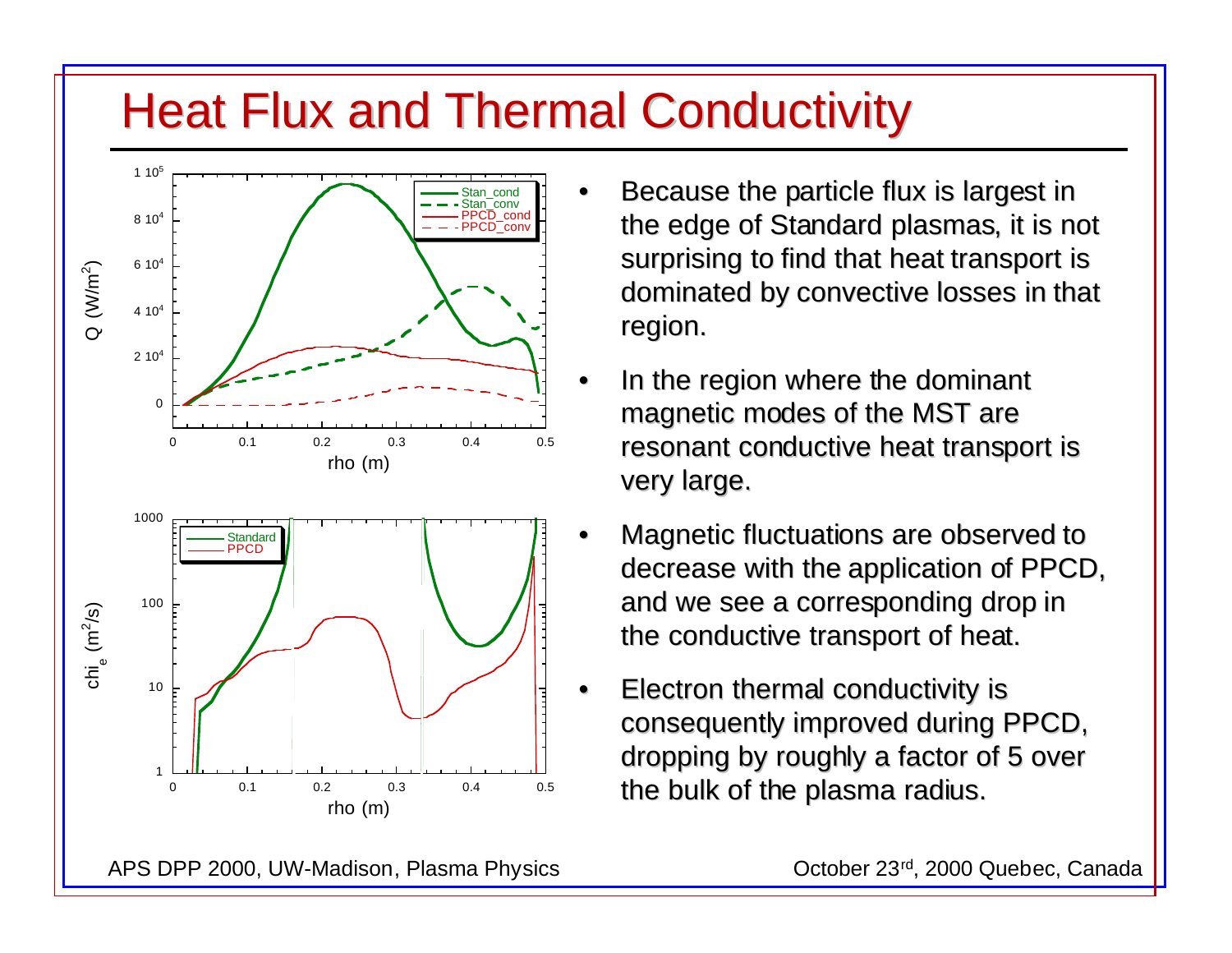### Expected Magnetic Fluctuation Level Expected Magnetic Fluctuation Level



• If the thermal conductivity has a Rechester-Rosenbluth type from, we can calculate a profile of the expected magnetic fluctuation level:

$$
\chi = 2D = \frac{2}{\sqrt{\pi}} v_t D_m \qquad D_m = L_{eff} b_r^2
$$

$$
L_{eff}^{-1} = L_{par}^{-1} + \lambda_{mfp}^{-1}
$$

$$
L_{par} \approx a \qquad \lambda_{mfp} \gg a
$$

$$
D_m \approx ab_r^2
$$

$$
\chi \approx \frac{2}{\sqrt{\pi}} \sqrt{\frac{2T}{m}} ab_r^2
$$

• It is experimentally observed that the magnitude of magnetic fluctuations (as measured at the edge with pick-up coils) drops during PPCD, which is consistent with this calculation, especially in the region of 0.15<ρ<0.35 where the largest MST modes  $(n=6,7,8)$  are expected to be resonant.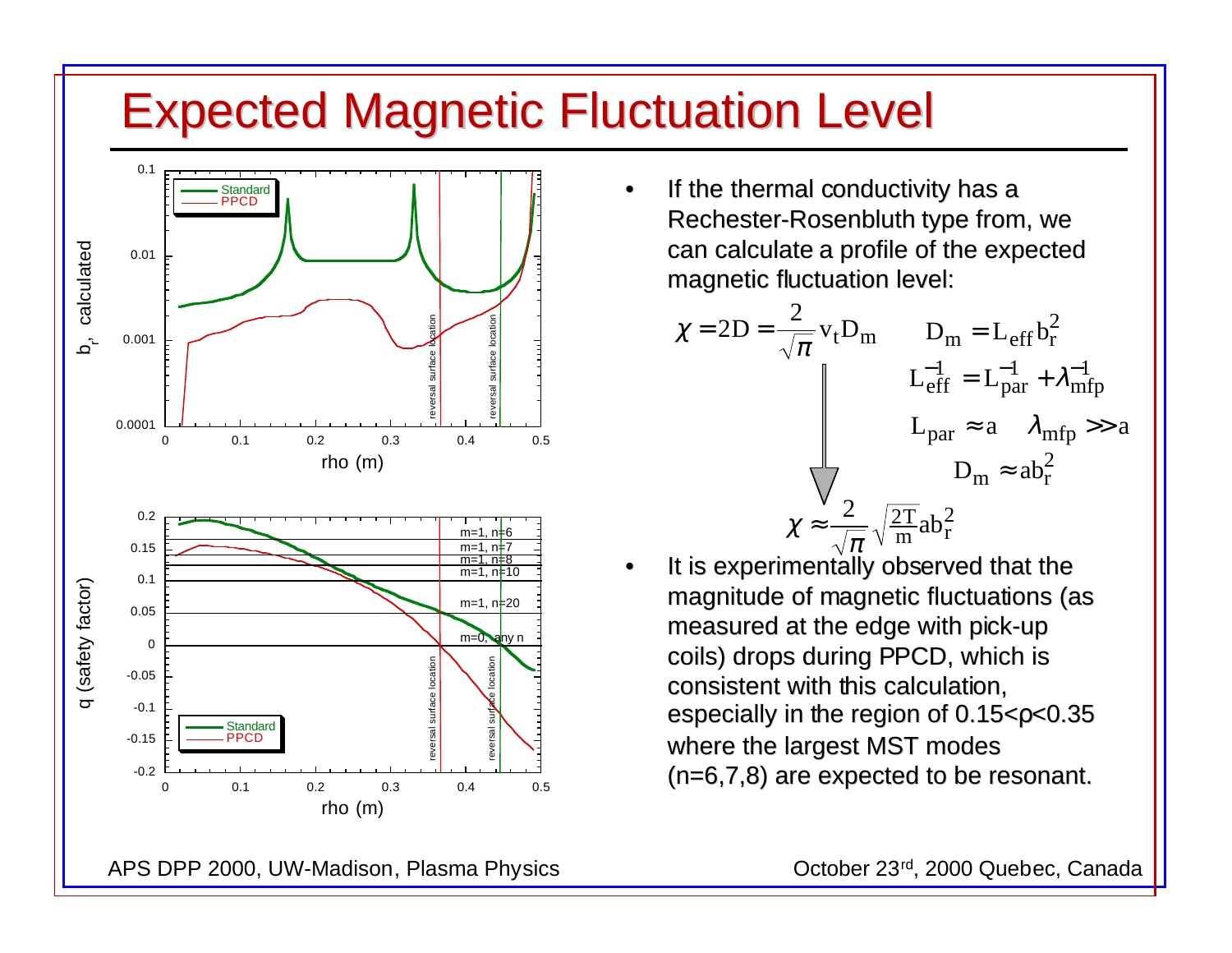

- •RESTER calculated linear eigenfunctions for  $b_r$  (m=1, n=1-14) are normalized via the measured B, gradient ( $divB=0$  enforced pickup coils) at the edge and summed to produce the profile on the right.
- •Though the results differ by an order of magnitude, the general trends (rising inboard of the  $B_T$  reversal surface, then falling towards the core) are similar.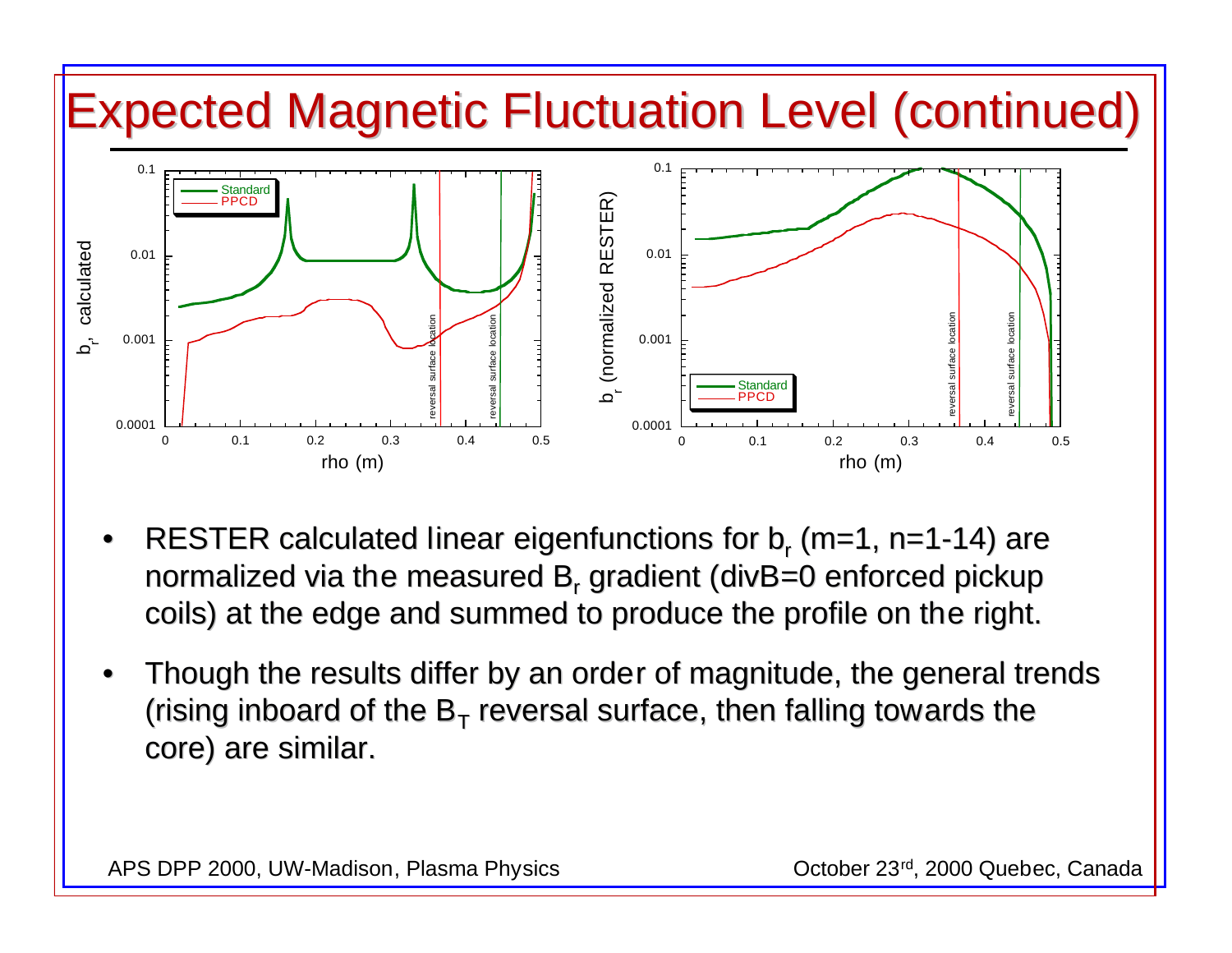## **Conclusions**

- •Improved particle confinement in the edge of MST (transport barrier?) during PPCD results in reduced overall particle flux and reduced convective heat transport.
- More evidence has been presented that reinforces the notion that heat transport in the MST is driven by magnetic fluctuations.
- •Reducing magnetic fluctuations through the application of PPCD results in the reduction of both convective but primarily conductive heat transport and a consequent increase in the overall electron temperature.
- APS DPP 2000, UW-Madison, Plasma Physics **Canada** Corober 23<sup>rd</sup>, 2000 Quebec, Canada  $\bullet~$  The resultant pressure profile is skirting the calculated Suydam-critical limit, and suggests that residual transport in the MST during PPCD may be due to Interchange and G modes.